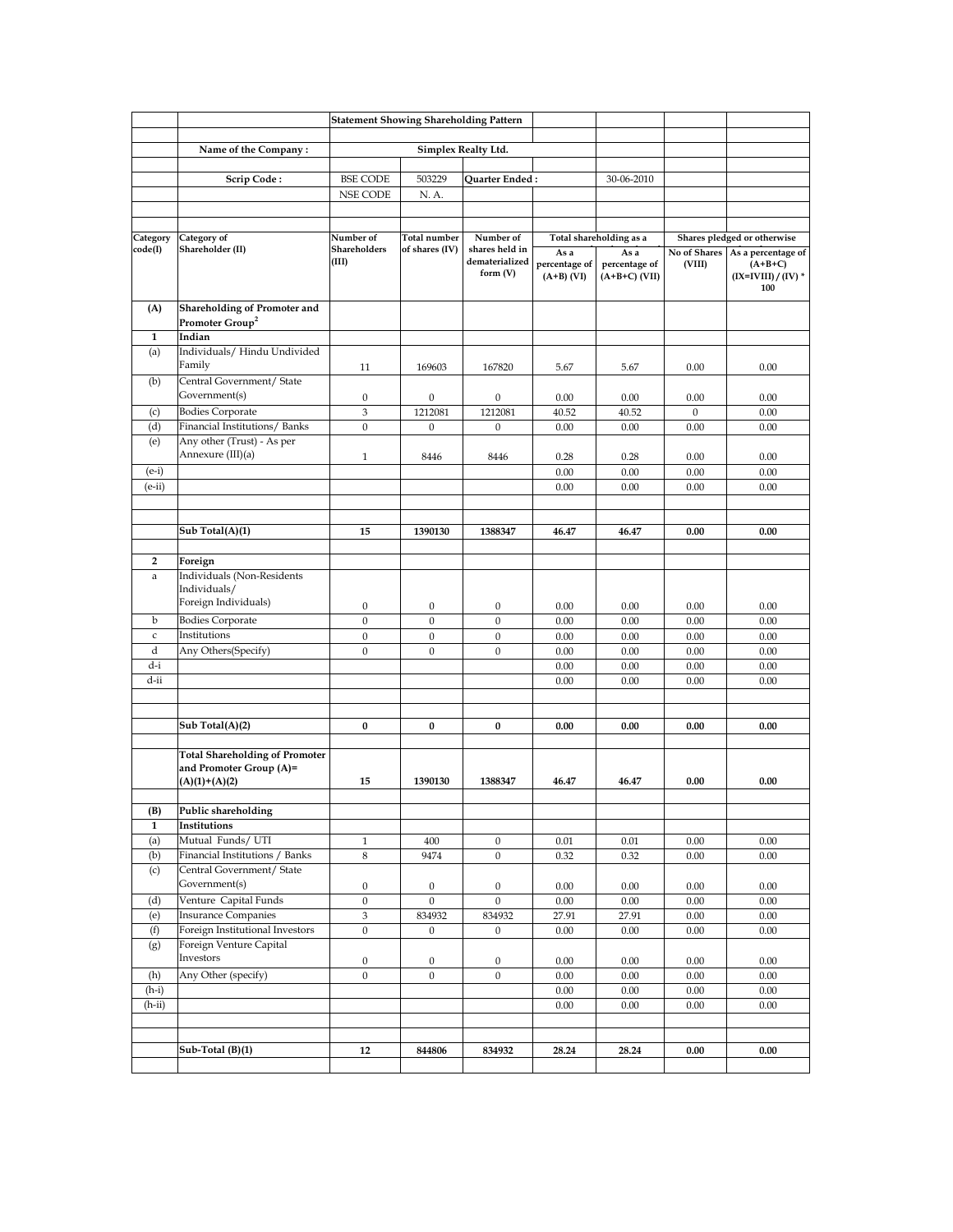| B <sub>2</sub> | Non-institutions                                                                            |              |              |              |        |        |      |      |
|----------------|---------------------------------------------------------------------------------------------|--------------|--------------|--------------|--------|--------|------|------|
| (a)            | <b>Bodies Corporate</b> (including<br>foreign bodies)                                       | 162          | 50037        | 44817        | 1.67   | 1.67   | 0.00 | 0.00 |
| (b)            | Individuals                                                                                 |              |              |              |        |        |      |      |
| $\mathbf{I}$   | Individuals -i. Individual<br>shareholders holding nominal<br>share capital up to Rs 1 lakh | 6103         | 692351       | 447339       | 23.14  | 23.14  | 0.00 | 0.00 |
| $\mathbf{H}$   | ii. Individual shareholders<br>holding nominal share capital<br>in excess of Rs. 1 lakh.    | $\mathbf{0}$ | $\mathbf{0}$ | $\mathbf{0}$ | 0.00   | 0.00   | 0.00 | 0.00 |
| (c)            | Any Other (specify)                                                                         | $\Omega$     |              |              |        |        |      |      |
| $(c-i)$        | NRIs - As per Annexure (III)(a)                                                             | 41           | 12971        | 9563         | 0.43   | 0.43   | 0.00 | 0.00 |
| $(c-ii)$       | Clearing Member - As per<br>Annexure (III)(a)                                               | 6            | 787          | 787          | 0.03   | 0.03   | 0.00 | 0.00 |
| $(c-iii)$      | Directors and their Relatives as<br>per Annexure (III)(a)                                   | $\mathbf{1}$ | 300          | 300          | 0.01   | 0.01   | 0.00 | 0.00 |
|                |                                                                                             |              |              |              |        |        |      |      |
|                | Sub-Total (B)(2)                                                                            | 6313         | 756446       | 502806       | 25.29  | 25.29  | 0.00 | 0.00 |
| (B)            | Total Public Shareholding (B)=<br>$(B)(1)+(B)(2)$                                           | 6325         | 1601252      | 1337738      | 53.53  | 53.53  | 0.00 | 0.00 |
|                | TOTAL $(A)+(B)$                                                                             | 6340         | 2991382      | 2726085      | 100.00 | 100.00 | 0.00 | 0.00 |
|                |                                                                                             |              |              |              |        |        |      |      |
| (C)            | Shares held by Custodians and<br>against which Depository<br>Receipts have been issued      |              |              |              |        |        |      |      |
|                |                                                                                             | $\bf{0}$     | $\bf{0}$     | $\bf{0}$     |        | 0.00   |      | 0.00 |
|                | GRAND TOTAL $(A)+(B)+(C)$                                                                   | 6340         | 2991382      | 2726085      | 100    | 100.00 |      | 0.00 |

**Sr.No Notes**

1 NIL

| (I)(b)         | Statement showing Shareholding of persons belonging to the category |                     |                                                                                                                                    |              |                                        |                  |  |  |
|----------------|---------------------------------------------------------------------|---------------------|------------------------------------------------------------------------------------------------------------------------------------|--------------|----------------------------------------|------------------|--|--|
|                | "Promoter and Promoter Group"                                       |                     |                                                                                                                                    |              |                                        |                  |  |  |
|                |                                                                     |                     |                                                                                                                                    |              |                                        |                  |  |  |
| Sr. No.        | Name of the shareholder                                             | Number of<br>shares | Shares as a percentage of total number of<br>shares {i.e., Grand Total (A)+(B)+(C) indicated<br>in Statement at para (I)(a) above} |              | Shares Pledged or otherwise encumbered |                  |  |  |
|                |                                                                     |                     |                                                                                                                                    | Number       | % to total<br>shares held              | % to grand Total |  |  |
| $\mathbf{1}$   | Nandan S.Damani                                                     | 33699               | 1.13                                                                                                                               | $\Omega$     | $\Omega$                               | $\mathbf{0}$     |  |  |
| 2              | Nandan S.Damani                                                     | 48910               | 1.64                                                                                                                               | $\Omega$     | $\Omega$                               | $\mathbf{0}$     |  |  |
| 3              | Nandan S.Damani Family Trust                                        | 8446                | 0.28                                                                                                                               | $\Omega$     | $\mathbf{0}$                           | $\overline{0}$   |  |  |
| $\overline{4}$ | Nandan Damani H.U.F.                                                | 300                 | 0.01                                                                                                                               | $\Omega$     | $\Omega$                               | $\mathbf{0}$     |  |  |
| 5              | Devratan Bagri                                                      | 33                  | 0.00                                                                                                                               | $\mathbf{0}$ | $\mathbf{0}$                           | $\overline{0}$   |  |  |
| 6              | Nalini Somany                                                       | 500                 | 0.02                                                                                                                               | $\Omega$     | $\Omega$                               | $\overline{0}$   |  |  |
| 7              | Nalini Somany                                                       | 11                  | 0.00                                                                                                                               | $\Omega$     | $\Omega$                               | $\mathbf{0}$     |  |  |
| 8              | Sanjay Nandan Damani                                                | 23950               | 0.80                                                                                                                               | $\Omega$     | $\Omega$                               | $\overline{0}$   |  |  |
| 9              | Shashi A. Patodia                                                   | 9314                | 0.31                                                                                                                               | $\Omega$     | $\Omega$                               | $\overline{0}$   |  |  |
| 10             | Shreelekha N. Damani                                                | 51936               | 1.74                                                                                                                               | $\Omega$     | $\mathbf{0}$                           | $\overline{0}$   |  |  |
| 11             | Sumita Somany                                                       | 50                  | 0.00                                                                                                                               | $\Omega$     | $\Omega$                               | $\mathbf{0}$     |  |  |
| 12             | Surendra Kumar Somany                                               | 900                 | 0.03                                                                                                                               | $\Omega$     | $\mathbf{0}$                           | $\overline{0}$   |  |  |
| 13             | Lucky Vyapaar & Holdings Pvt.L                                      | 36116               | 1.21                                                                                                                               | $\Omega$     | $\Omega$                               | $\overline{0}$   |  |  |
| 14             | Lucky Vyapaar & Holdings Pvt.L                                      | 685673              | 22.92                                                                                                                              | $\Omega$     | $\Omega$                               | $\mathbf{0}$     |  |  |
| 15             | New Textiles Ltd.                                                   | 490292              | 16.39                                                                                                                              | $\Omega$     | $\mathbf{0}$                           | $\mathbf{0}$     |  |  |
|                |                                                                     |                     |                                                                                                                                    |              |                                        | $\overline{0}$   |  |  |
|                | <b>TOTAL</b>                                                        | 1,390,130           | 46.47                                                                                                                              | $\Omega$     | $\mathbf{0}$                           | $\overline{0}$   |  |  |
|                |                                                                     |                     |                                                                                                                                    |              |                                        |                  |  |  |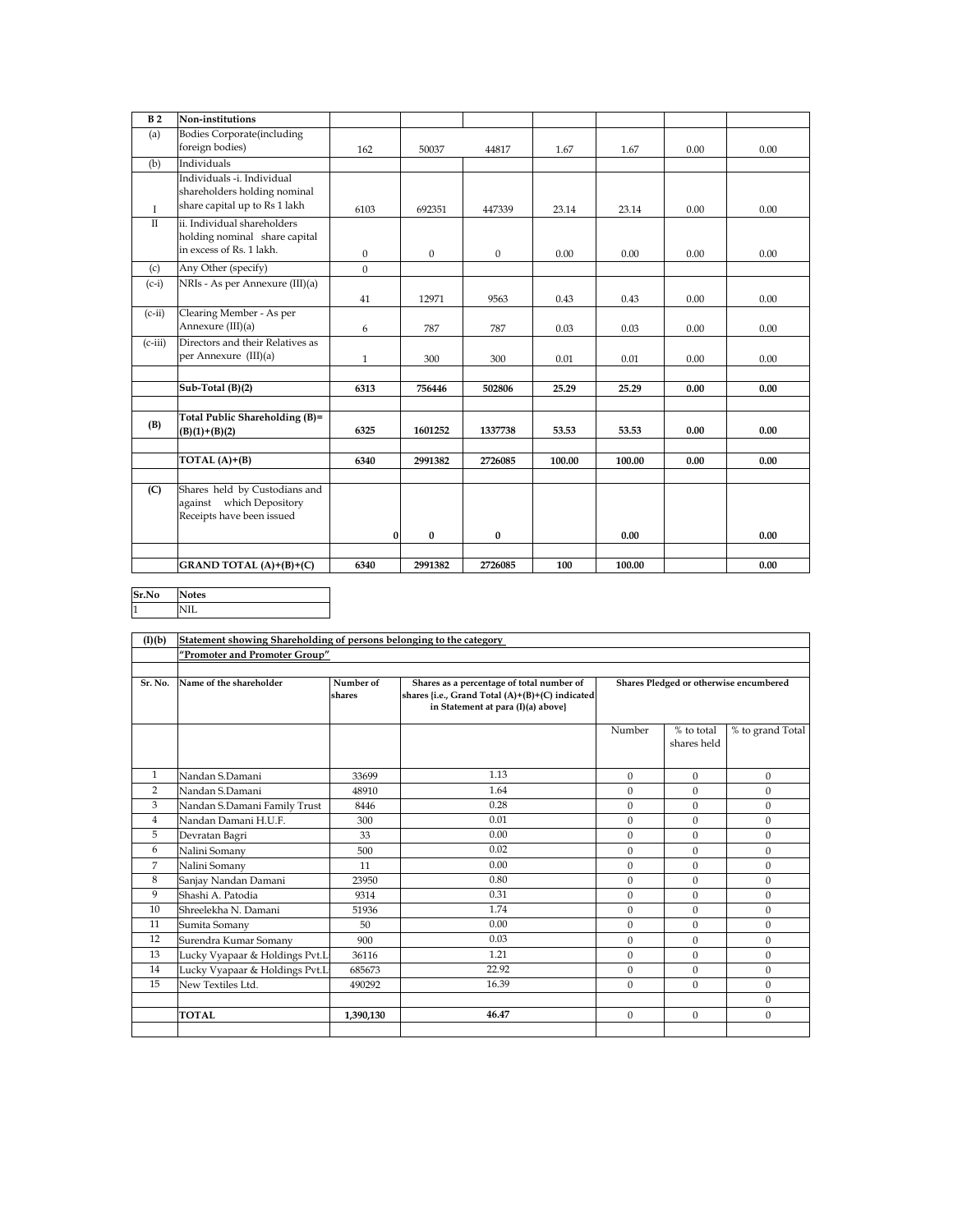## **(I)(c) Statement showing Shareholding of persons belonging to the category "Public" and holding more than 1% of the total number of shares**

| Sr. No.      | Name of the shareholder     | Number of<br>shares | Shares as a percentage of total number of shares {i.e., Grand Total $(A)+(B)+(C)$ indicated in<br>Statement at para (I)(a) above} |
|--------------|-----------------------------|---------------------|-----------------------------------------------------------------------------------------------------------------------------------|
|              | 1 LIFE INSURANCE CORPORATIO | 735313              | 24.58                                                                                                                             |
|              | 2 THE ORIENTAL INSURANCE C  | 99566               | 3.33                                                                                                                              |
|              |                             |                     |                                                                                                                                   |
|              |                             |                     |                                                                                                                                   |
|              |                             |                     |                                                                                                                                   |
| <b>TOTAL</b> |                             | 834,879             | 27.91                                                                                                                             |

**(I)(d) Statement showing details of locked-in shares**

| Sr. No. | Name of the shareholder | Category of<br><b>Shareholders</b><br>(Promoters/<br>Public) | Number of<br>locked-in<br>shares | Locked-in shares as a percentage of total number of shares {i.e., Grand Total<br>$(A)+(B)+(C)$ indicated in Statement at para $(I)(a)$ above |
|---------|-------------------------|--------------------------------------------------------------|----------------------------------|----------------------------------------------------------------------------------------------------------------------------------------------|
|         | 'NIL                    |                                                              |                                  |                                                                                                                                              |

## **(II)(a) Statement showing details of Depository Receipts (DRs)**

| Sr. No. | Type of outstanding DR (ADRs,<br>GDRs, SDRs, etc.) | Number of<br>outstanding<br><b>DRs</b> | Number of<br>shares<br>underlying<br>outstanding<br><b>DRs</b> | Shares underlying outstanding DRs as a percentage of total number of shares {i.e.,<br>Grand Total $(A)+(B)+(C)$ indicated in Statement at para $(I)(a)$ above |
|---------|----------------------------------------------------|----------------------------------------|----------------------------------------------------------------|---------------------------------------------------------------------------------------------------------------------------------------------------------------|
|         | NIL                                                |                                        |                                                                | 0.00                                                                                                                                                          |

## **(II)(b) Statement showing Holding of Depository Receipts (DRs), where underlying shares are in excess of 1% of the total number of shares**

| Sr. No. | Name of the DR Holder | Type of<br>outstanding DR shares<br>(ADRs, GDRs,<br>SDRs. etc.) | Number of<br>underlying<br>outstanding<br><b>DRs</b> | Shares underlying outstanding DRs as a percentage of total number of shares {i.e.,<br>Grand Total $(A)+(B)+(C)$ indicated in Statement at para $(I)(a)$ above |
|---------|-----------------------|-----------------------------------------------------------------|------------------------------------------------------|---------------------------------------------------------------------------------------------------------------------------------------------------------------|
|         | NIL                   |                                                                 |                                                      |                                                                                                                                                               |

## **(III)(a) Statement showing details of any other shareholding**

| Sr. no.      | Category code                 | Category of shareholder            | Number of<br>shareholders | Total number of<br>shares |
|--------------|-------------------------------|------------------------------------|---------------------------|---------------------------|
|              |                               |                                    |                           |                           |
|              |                               |                                    |                           |                           |
| A            | Promoter & Promoter Group Hol |                                    |                           |                           |
|              |                               |                                    |                           |                           |
| A.1          | <b>Indian Promoters</b>       |                                    |                           |                           |
|              |                               |                                    |                           |                           |
| a            | A1e                           | Directors & their Relatives        | 11                        | 169603                    |
| b            | A1e                           | Societies                          | $\Omega$                  | $\Omega$                  |
| $\mathsf{C}$ | A1e                           | Partnership Firms                  | $\mathbf{0}$              | $\mathbf{0}$              |
| d            | A1e                           | Reserve Bank of India              | $\Omega$                  | $\theta$                  |
| e            | A1e                           | Employees Welfare Fund             | $\mathbf{0}$              | $\mathbf{0}$              |
| t.           | A1e                           | ESOP / ESOS                        | $\Omega$                  | $\theta$                  |
| g            | A1e                           | Trust - Nandan Damani Family Trust | $\mathbf{1}$              | 8446                      |
|              |                               |                                    |                           |                           |